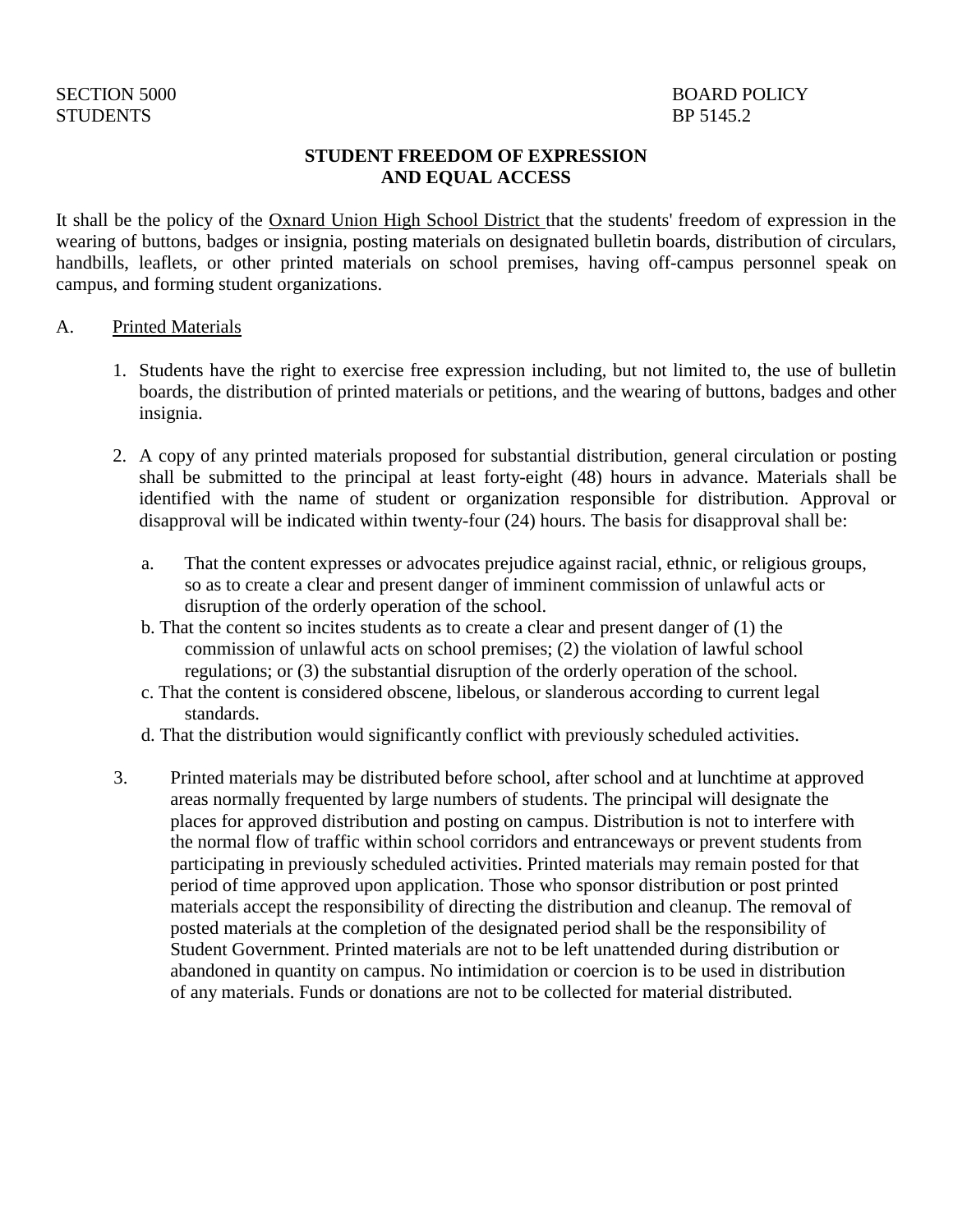## **STUDENT FREEDOM OF EXPRESSION AND EQUAL ACCESS - BP 5145.2 (CONT. Page 2**

### B. Off-Campus Speakers

- 1. Student groups may invite speakers on campus with prior permission of the principal. Speakers shall be knowledgeable on the selected subject. Expression or advocacy of racial, ethnic, or religious prejudice, so as to create a clear and present danger of imminent commission of unlawful acts or the substantial disruption of the orderly operation of the school, libel or slander, according to current legal standards, will not be tolerated. Speakers shall refrain from the use of obscenity and profanity; shall not cause such circumstances as to
- 2. Permission for an event shall be requested at least forty-eight (48) hours in advance, and the principal will approve or disapprove within twenty-four (24) hours and notify those making the request of the site and time of approved events and, in case of disapproved events, reasons for disapproval. A reasonable amount of time will be allocated to the speaker and the audience for full exchange of ideas. A place should be allocated which will allow free access by all interested students. Attendance at a forum shall be voluntary. The basis for disapproval shall be:
	- a. That the speaker's subject will express or advocate prejudice against racial, ethnic, or religious groups, so as to create a clear and present danger of imminent commission of unlawful acts or substantial disruption of the orderly operation of the school.
	- b. That the activity will so incite students as to create a clear and present danger of the substantial disruption of the orderly operation of the school.
	- c. That the activity will so incite students as to create a clear and present danger of the commission of unlawful activities on school premises.
	- d. That the activity will so incite students as to create a clear and present danger or the violation of lawful school regulations.
	- e. That the speaker or speaker's subject will be obscene, libelous, or slanderous according to current legal standards.
	- f. That the event would significantly conflict with previously scheduled activities

## C. Formation of Student organizations

- 1. Any group of students having a common interest such as political, social, athletic, vocational, service or other proper and lawful purpose may petition for recognition. Any such organization shall have as its purpose the conduct of activities on behalf of the students approved by the school authorities and not in conflict with the authority and responsibility of public school officials. The organization must not duplicate the purpose or activities of any other club on campus. The organization must have open membership. The organization may not deny membership on racial, ethnic, religious, or socio-economic basis.
- 2. The following is the procedure for organizing a club: (1) Fifteen signatures of interested students must be submitted in writing. (2) A constitution must be presented to the Activities Director. (3) A faculty sponsor must be secured. (4) All the material, after having been approved by the assistant principal responsible student activities, must have the approval of the Student Government and must have the final approval of the principal.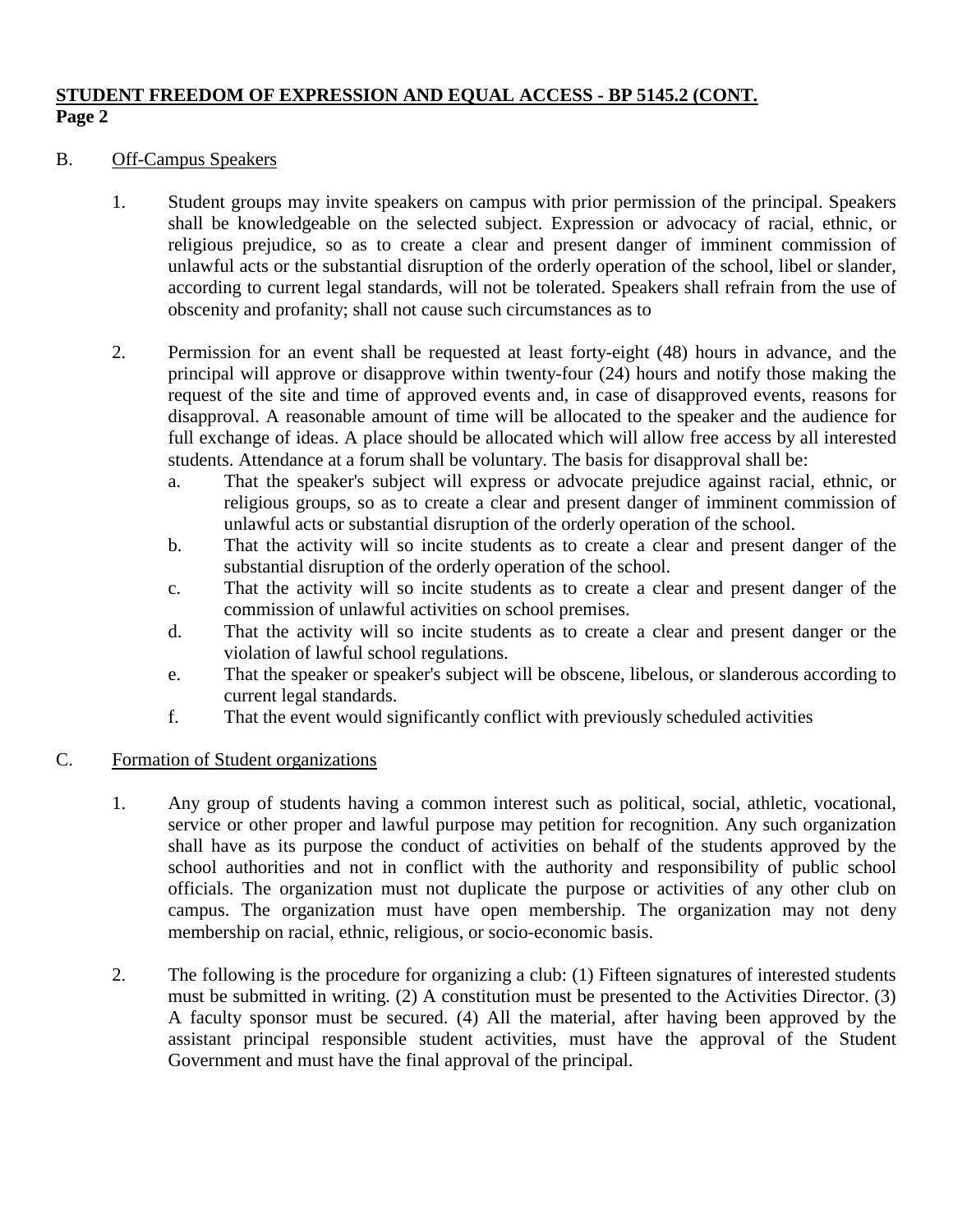## **STUDENT FREEDOM OF EXPRESSION AND EQUAL ACCESS - BP 5145.2 (CONT.) Page 3**

## D. Appeals

The following procedures shall be used to address disputes regarding student freedom of expression:

- 1. The student and faculty member shall first attempt to resolve the problem by themselves.
- 2. If the student and faculty member are unable to resolve the dispute, the student and/or faculty member may bring the matter to the principal or designee, who shall hear both sides and strive to resolve the dispute as quickly as possible.
- 3. If the principal or designee is unable to resolve the dispute, the student and/or faculty member may bring the matter to the Superintendent or designee, who shall hear both sides and strive to resolve the dispute as quickly as possible.
- 4. If the Superintendent or designee is unable to resolve the dispute, the student and/or faculty member may ask for a hearing to determine whether a deprivation of freedom of expression was justified under the above regulations. This hearing shall be held before the Governing Board or impartial person(s) as designated by the Superintendent or designee as soon as possible after it is requested. Both sides shall be given an opportunity to demonstrate that Board policy and administrative regulations were properly applied.

- (cf. 1321 Solicitation of Funds from and by Students)
- (cf. 1325 Advertising and Promotion)
- (cf. 1330 Use of School Facilities)
- (cf. 3452 Student Activity Funds)
- $(cf. 3515.2 Disruptions)$
- (cf. 5145.2 Freedom of Speech/Expression: Publications Code)

Legal Reference:

## **EDUCATION CODE**

52 Designation of secondary schools

53 Designation of high schools

200-263.3 Prohibition of discrimination on the basis of sex especially:

221.5 Equal opportunity without regard to sex

221.7 School sponsored athletic programs; prohibited sex discrimination

32050-32051 Hazing

48930-48938 Student organizations

48950 Freedom of speech 49020 Athletic programs: Legislative intent

49021 Equal opportunity for male and female students

49022 Apportionment of funds for male and female students

49023 Expenditure of public funds: prohibited sex discrimination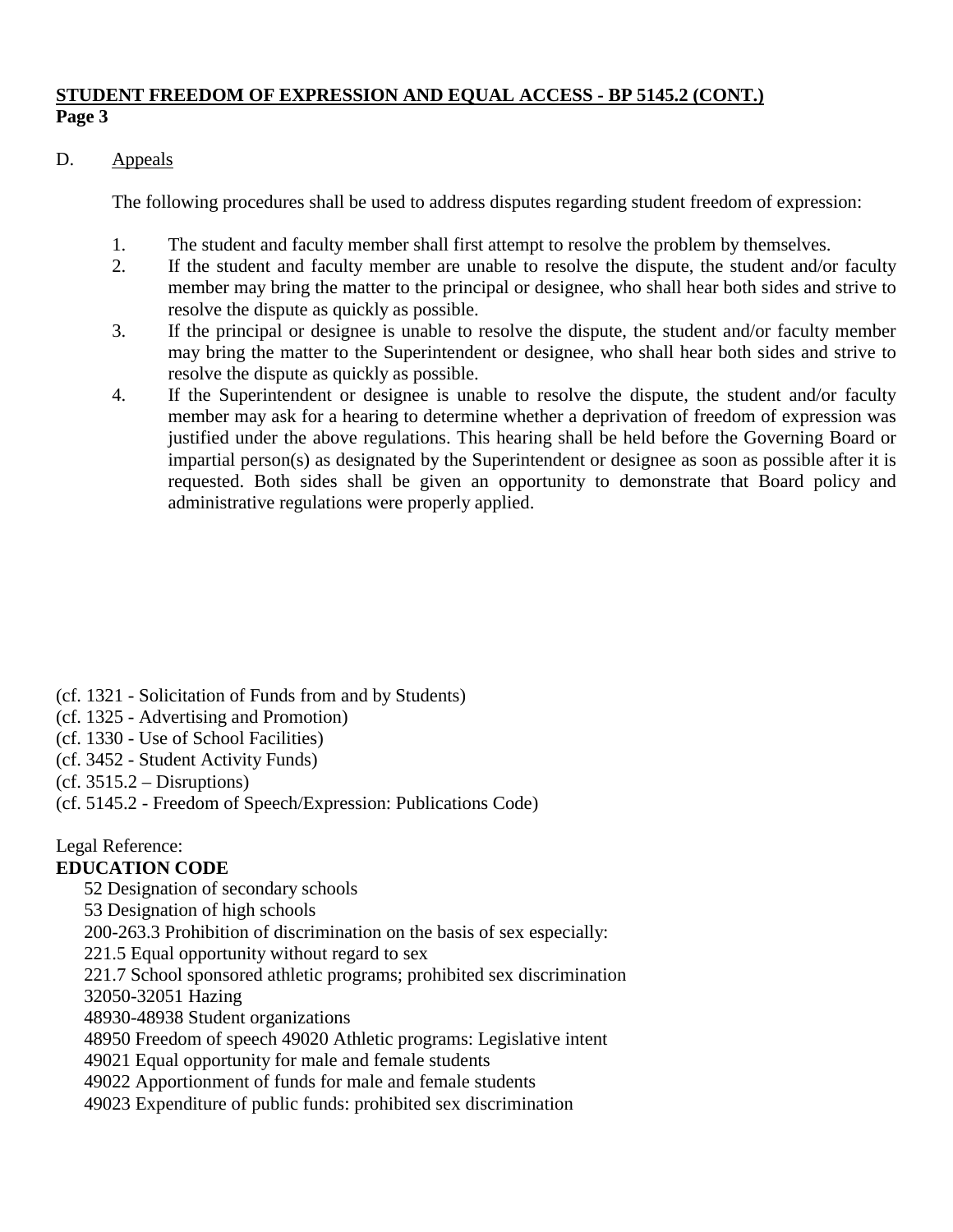## **STUDENT FREEDOM OF EXPRESSION AND EQUAL ACCESS - BP 5145.2 (CONT.) Page 4**

## CODE OF REGULATIONS, TITLE 5

2 Definitions 5531 Supervision of extracurricular activities of pupils

## PENAL CODE

627-627.10 Access to school premises

## UNITED STATES CODE, TITLE 20

4071 -1074 The Equal Access Act

### COURT DECISIONS

Ceniceros v. Board of Trustees of the San Diego School District, (1995) 66F.3d 1535 Board of Education of Westside Community School District v. Mergens By and Through Mergens (1989, 8" Cir.) 867 F.2d 1076, affd. (1990) 496 U.S. 226 Perumal et al v. Saddleback Valley Unified School District, (1988) 198 Cal. App. 3d 64 Student Coalition for Peace v. Lower Merion School District Board of Directors, (1985) 776 F.2d 431 Hartzell v. Connell, (1984) 35 Cal. 3d 899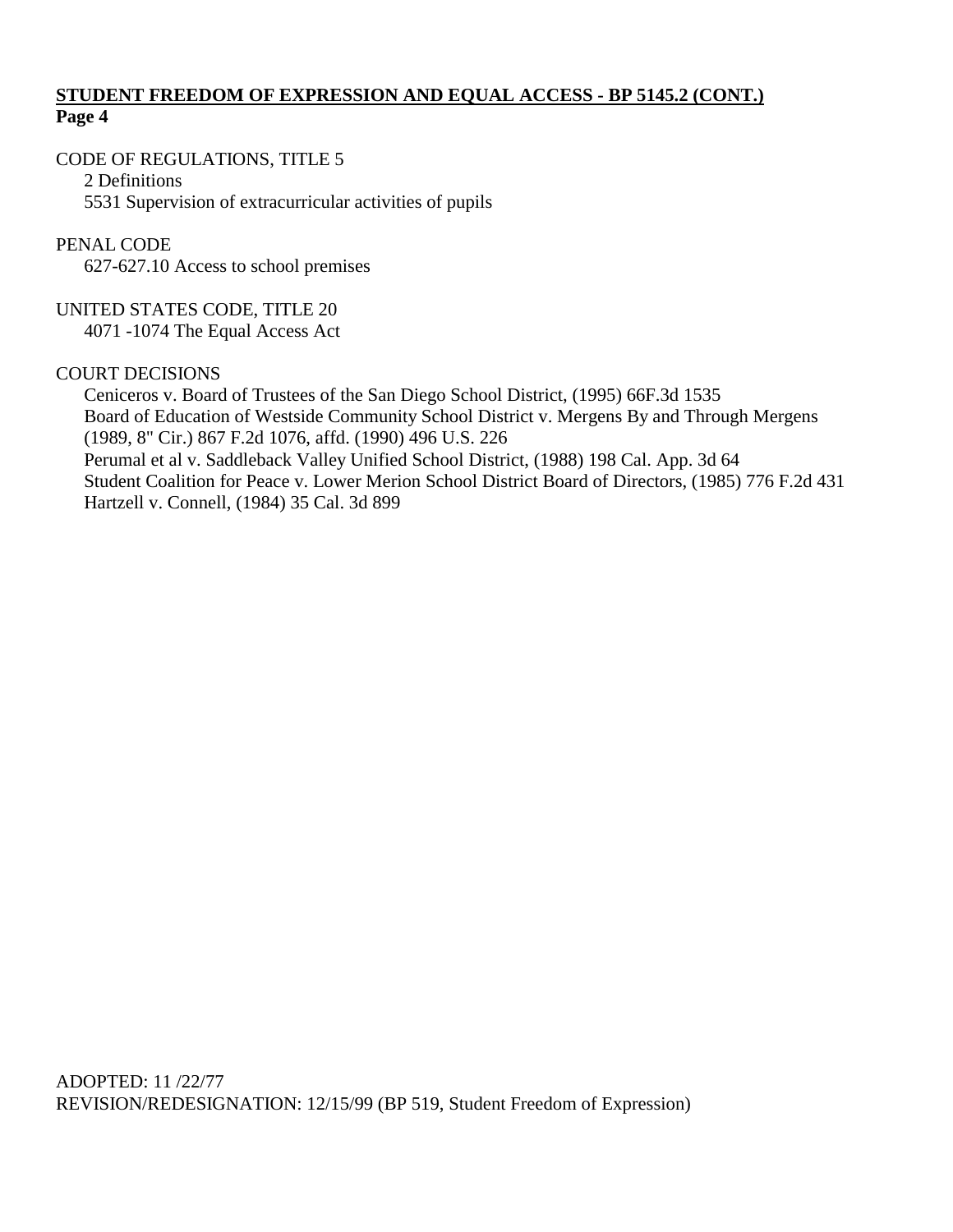## STUDENTS AP 5145.2

a

## SECTION 5000 ADMINISTRATIVE PROCEDURES

## **EQUAL ACCESS**

Background

On June 4, 1990, the united states Supreme Court rendered a decision upholding and clarifying the validity of the Federal Equal Access Act. The decision was based upon the case of the Board of Education of Westside Community Schools v. Mergens.

*Key Concept: If a public secondary school allows one or more non-curriculum-related groups to meet on school premises during non-instructional time, any other student-initiated group also must be allowed to meet in a "limited open forum" without regard to its religious, political or philosophical views. By ruling that this law does not violate the first amendment's ban on state establishment of religion, the Supreme Court has clearly protected students' rights to hold religious club meetings.*

#### Administrative Procedures

- A. Since the OUHSD allows schools to sponsor student groups not directly tied to the curriculum, studentinitiated groups not sponsored by the school or district have the right to meet on school premises during non-instructional time before and after school and during lunch periods.
- B. The Equal Access Act prohibits the district from discriminating on the basis of meeting content. However, the meeting must not materially or substantially interfere with the orderly conduct of educational activities within the school. To maintain order and protect students and staff, school officials may deny the use of facilities to any groups that threaten to disrupt the school program or threaten the health and safety of students and staff.
- **C.** School officials are not required to permit any and all outsiders to use its facilities or even to permit student groups indiscriminately to invite outsiders to its activities. However, the Equal Access Act does allow student groups to invite non-students onto school property; the persons so invited must not direct, conduct, control or regularly attend such activities.
- D. School officials shall ensure that student meetings are voluntary, with no direction, control, or regular attendance by non-school persons.
- E. Students are required to leave the meeting place clean, orderly, and in a secure condition after their meetings.
- F. School staff shall not promote or participate in these meetings, but may be assigned voluntarily to observe them for purposes of maintaining order and protecting student safety. Employees or agents of the school may be present at such meetings only in a non-participatory capacity.
- G. Meetings held within the limited open forum shall entail no expenditure of public funds beyond the incidental cost of providing the meeting space.